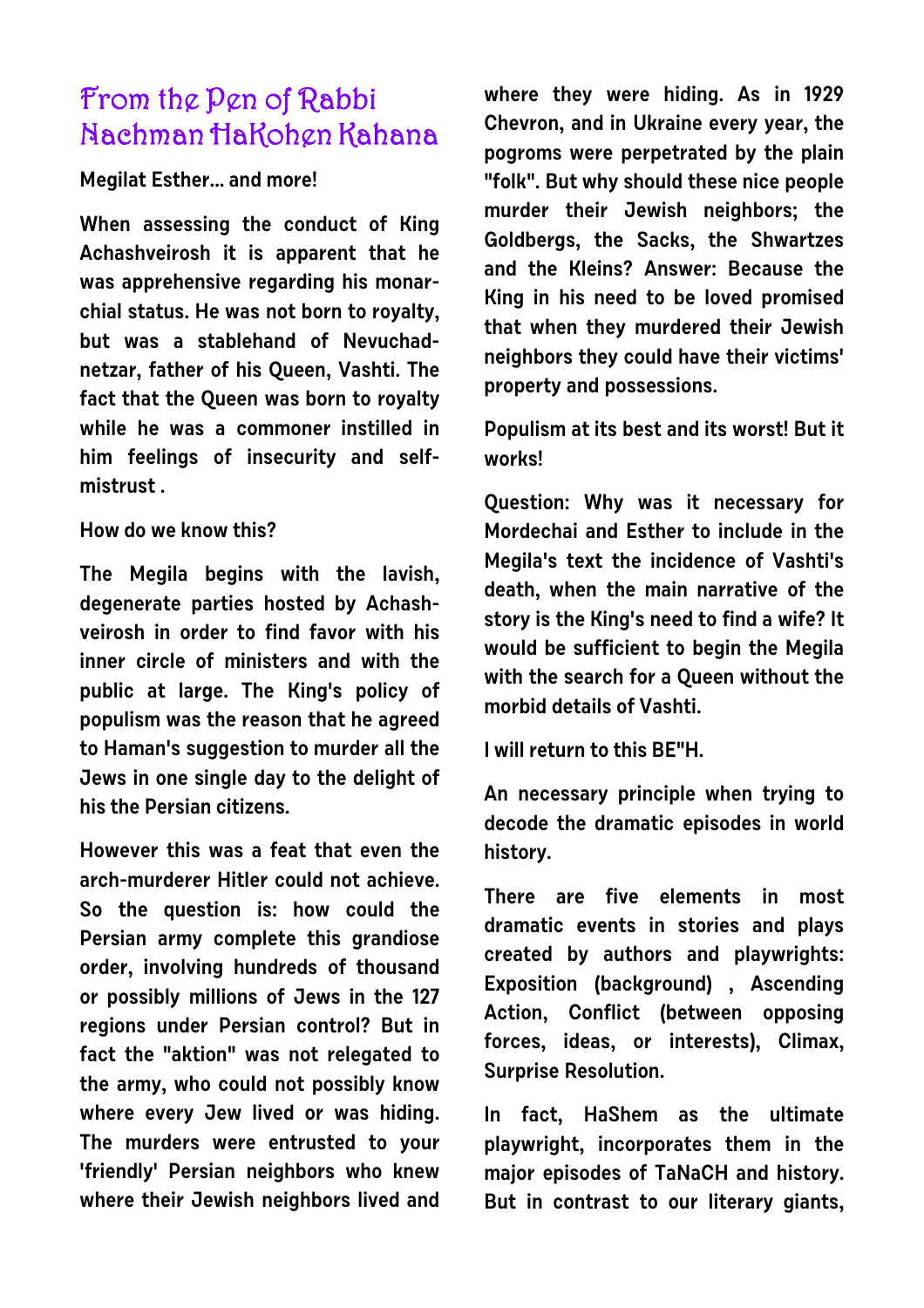**HaShem often incorporates a sixth element - an embedded invisible factor that influences the entire narrative. It can be an individual or an event which apparently has little or no input on the visible narrative, but is embedded in the background and later proves to be the major factor in the unfolding saga .**

**The five elements in the Megila saga:**

**EXPOSITION: The King's inappropriate behavior at the party resulting in his imposing the death sentence upon Queen Vashti.**

**When the King sobers up, he orders a nationwide beauty contest to choose a new queen; the winner (or loser) turned out to be the Jewish Esther.** 

**ASCENDING ACTION: Haman's favored status and his convincing of Achashveirosh to have all the Jews murdered on a single day, the following 13th of Adar.**

**CONFLICT: Haman's obsession of killing Mordecahi and all the Jews.**

**CLIMAX: Esther's second party and her dramatic accusation of Haman, who was subsequently hanged.**

**SURPRISE RESOLUTION: According to Persian law, a King's edict cannot be rescinded. Now that the King knows that Esther is a Jewess and subject to the fate of all the other Jews in his 127 regions, he suddenly realizes that he must save Esther by circumventing his own edict, and permitting the Jews to bear arms. Its not out of love for his** **Queen that he has to save her and all the Jews, because he has many other women who could have taken her place.**

**The question is: why did Achashveirosh suddenly act to save the Jews by permitting them to bear arms and even kill Achashveirosh's own Persian citizens?**

**Here HaShem, the ultimate master of suspense, goes one step beyond the apparent tale of Purim with an embedded factor compelling the King to agree to all of Esther's demands.** 

**Here is the cutting edge of the entire Megila. Achashveirosh is sitting on a wobbly throne, as stated above. If he permits Queen Esther's death after ordering the death of his first Queen, Vashti, his reputation as a rational and deserving leader would be tarnished to the point of rebellion and his own death, which nearly occurred at the hands of Bigtan and Teresh. So the death sentence of two Queens was not an option for the King. Esther, and consequently her Jewish nation had to be saved. Vashti's execution is the invisible embedded event that brings about the miracle of Purim!** 

**Another example of a major saga which came about because of an embedded personality.**

**The apparent lesson from the Akeida (binding) of Yitzchak is the total submission of Avraham and Yitzchak to the will of HaShem. But that's not the**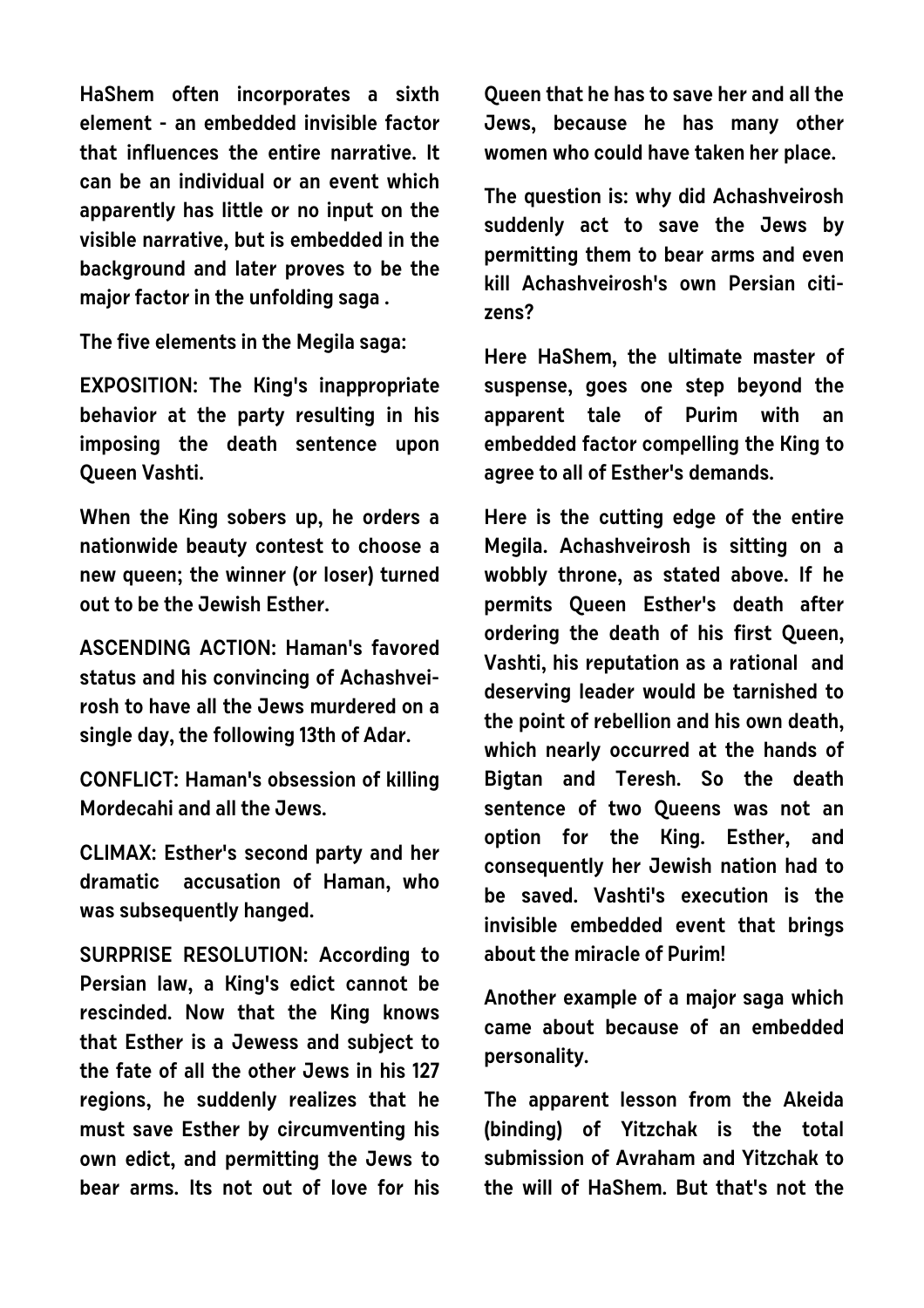**real reason that HaShem initiated the Akeida test.**

**The Torah relates that after three days of traveling from Chevron, the entourage which includes Avraham's first son Yishmael and Eliezer, Avraham's slave, stood overlooking the future Temple Mount. Avraham turns to Yishmael and Eliezer and instructs them to remain where they are, together with the donkey.**

**Avraham and Yitzchak begin walking to Mount Moriah. This was the exact moment for which Hashem brought about the Akeida episode. The embedded personality was Yishmael, who was being put to the test that was to decide his fate, and that of his descendants, for all time.**

**When Avraham began to walk towards Mount Moriah, Yishmael knew that the mission was for Avraham to sacrifice his son in the service of HaShem. At that moment Yishmael realized that this was the crucial moment in his life that would define his spiritual connection to Avraham and to Avraham's God. At that moment the idea came to Yishmael to say to Avraham, "Abba, take me. I am the favored of HaShem, not Yitzchak. I want to serve HaShem with all my heart, soul and body even unto death". However Yishmael stood paralyzed, which severed his spiritual connection with Avraham and with Hashem for all time. Yishmael stands by the wayside**

**together with the donkey because that is his spiritual level.** 

**This is the real story of why HaShem commanded Avraham to offer up Yitzchak as a sacrifice. In order to sever Yishmael from all kedusha (holiness) as we see today in the people who abide by Islam.**

#### **Another example:**

**Russia has declared war on Ukraine. Thousands of soldiers and civilians on both sides have already lost their lives, and tens of thousands are wounded. The apparent reason is Russia's ambition to restore its control of over all the nations which comprised the former Union of Soviet Socialist Republics (USSR).**

**This is the drama that is gripping the world. Will Putin use chemical or even nuclear weapons and will he expand his war to include NATO countries?**

**But is this the true reality, or is there an embedded factor which is responsible for HaShem bringing about these events? Since the drama is still being played out, no one can know for sure. But perhaps the invisible embedded factor that is generating these events is the agreement being discussed in Vienna between European countries and the US on one side, and Iran on the other. Perhaps the war in Eastern Europe will prevent the agreement from being signed? Time will tell.**

**One more embedded personality who was the cause of --- drama in his time.**